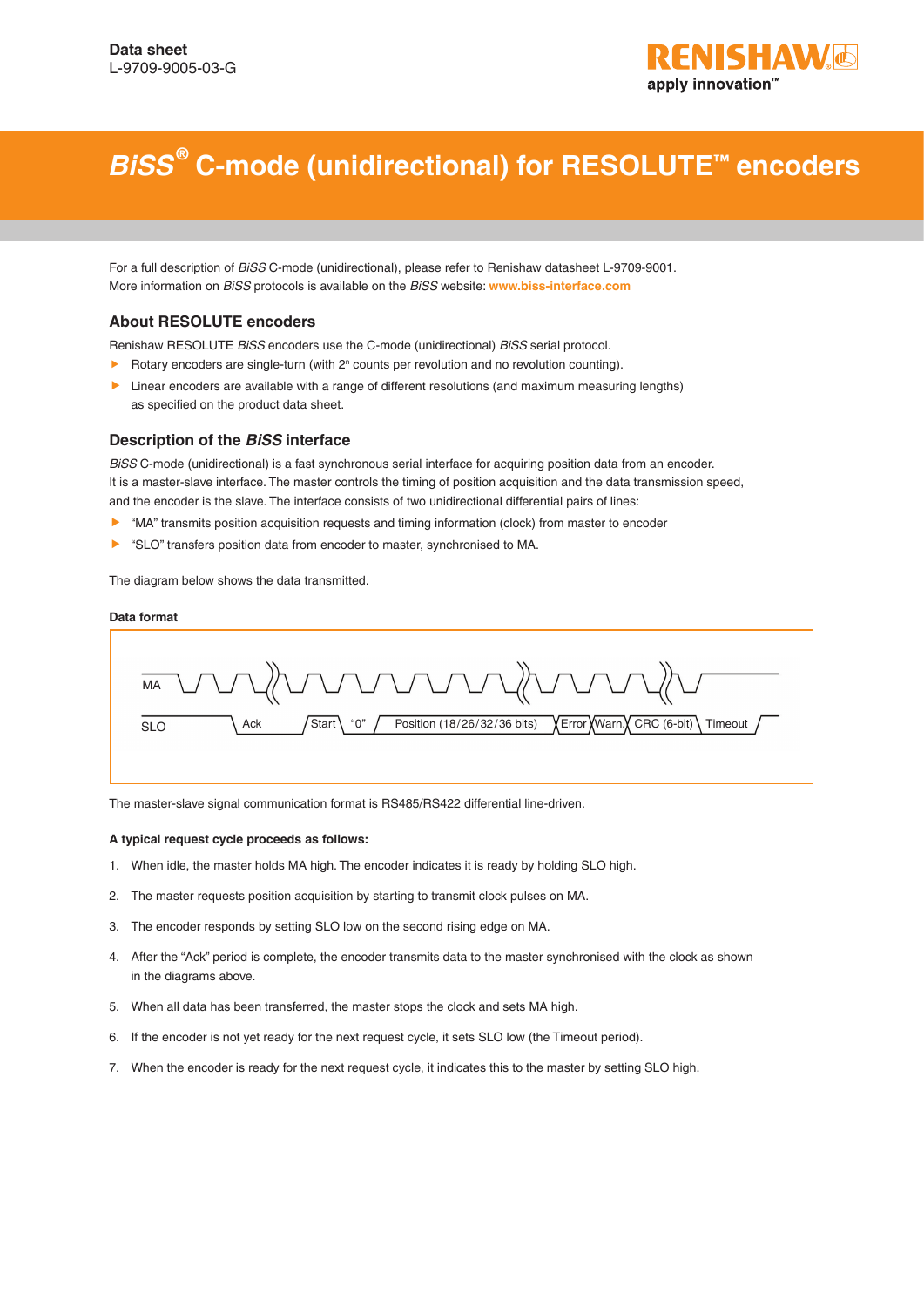## **Description of data**

#### **Ack**

This is the period during which the readhead calculates the absolute position. See the timing information table below.

#### **Start and "0" (1 bit each)**

The encoder transmits the start bit to signal to the master that it is starting to transmit data. The start bit is always high and the "0" bit is always low.

#### **Position (18, 26, 32 or 36 bits)**

The absolute position data is in binary format and sent MSB first. For rotary encoders, there are exactly 2<sup>n</sup> counts per revolution, after which the count "wraps around" to zero.

[Lower resolutions may be achieved by ignoring the least significant bit(s) of the position data.]

#### **Error (1 bit)**

The error bit is active low: "1" indicates that the transmitted position information has been verified by the readhead's internal safety checking algorithm and is correct; "0" indicates that the internal check has failed and the position information should not be trusted. The error bit is also set to "0" if the temperature exceeds the maximum specified for the product. Note that the operating temperature limits of RESOLUTE systems are specified in the product datasheets.

#### **Warning (1 bit)**

The warning bit is active low: "0" indicates that the encoder scale (and/or reading window) should be cleaned. Note that the warning bit is not an indication of the trustworthiness of the position data. Only the error bit should be used for this purpose.

## **CRC for position data (6 bit)**

The CRC polynomial for position, error and warning data is:  $x^6 + x^1 + x^0$ . It is transmitted MSB first and inverted. The start bit and "0" bit are omitted from the CRC calculation.

#### **Timeout**

RESOLUTE encoders are capable of acquiring a new position reading every 40 µs (a maximum request cycle rate of 25 kHz). Therefore 40 µs must elapse between the start of one request cycle and the start of the next. However, it is possible for data transmission to be complete before 40 µs have elapsed. In this case, the encoder signals this to the master by holding the SLO line low until 40 us have elapsed. This is the timeout period.

#### **Resetting the encoder**

The master may reset the encoder at any time during a request cycle by stopping the clock and setting MA high. MA must be held high for the remaining duration of the full request cycle, including timeout period if applicable. Note that SLO may be high or low during resetting (typically depending on the state of the last bit transmitted).